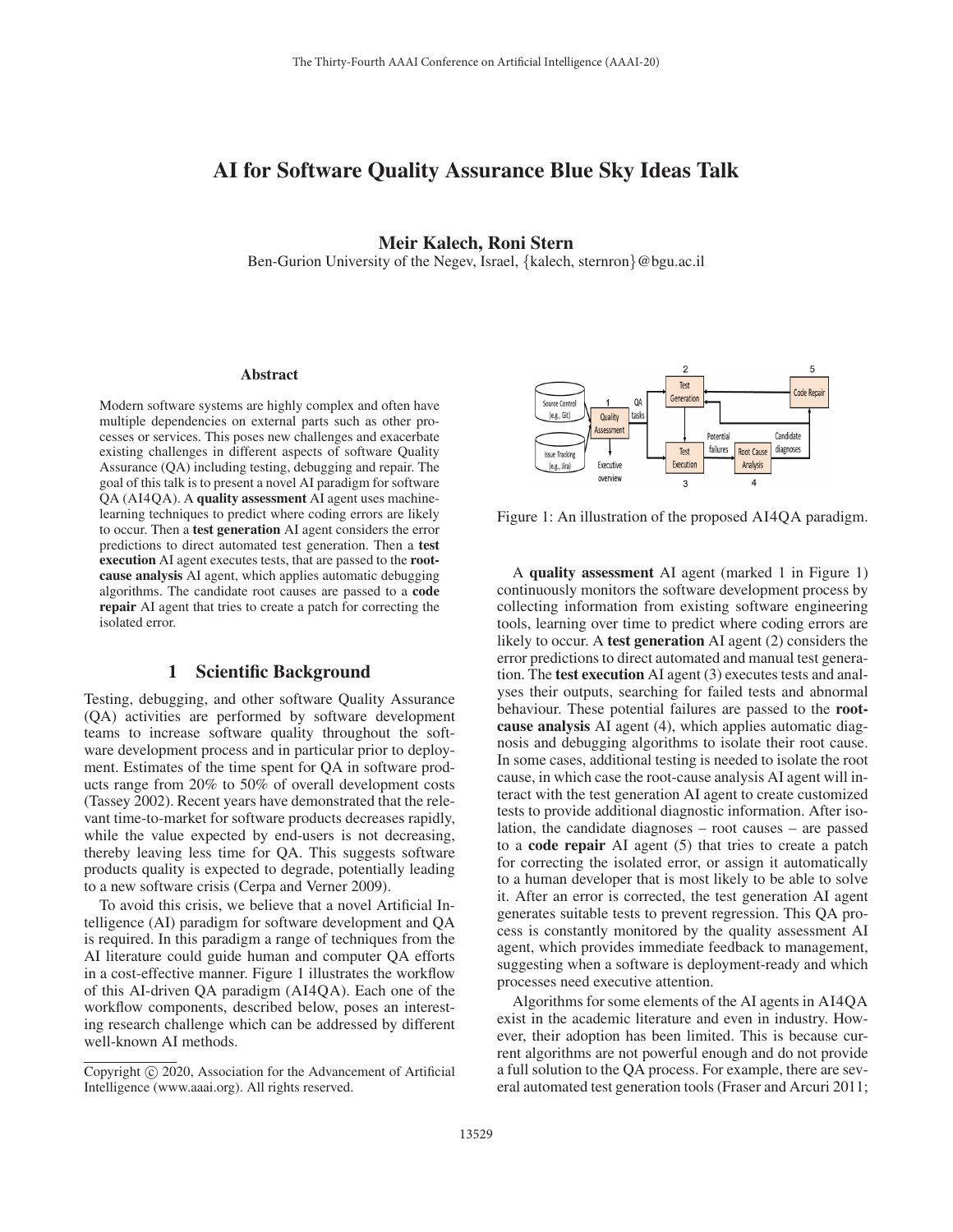Fraser and Rojas 2019). but without assessing the quality of the tested software or analysing which parts are more likely to contain bugs, it is not possible to guide the test generation in an informed manner.

Indeed, to achieve a ground breaking impact on software development it is crucial not only to develop the individual AI agents in AI4QA, but also to create multi-agent mechanisms that allow these agents to cooperate effectively with each other and with their human counterparts. AI4QA paradigm poses many research and engineering challenges, but the expected outcome is a revolution in how software is developed, leading to increased quality, lower costs, and faster QA process.

## 2 The State-of-the-Art and Open Challenges

The AI agents in AI4QA paradigm build on range of existing lines of research. We provide a brief summary of these lines of research, highlighting current successes and open challenges to the AI community.

## 2.1 Software Fault Prediction

Software fault prediction is a classification problem: given a software component – a class, a method, or a line of code – the goal is to determine whether it contains a fault or not. This topic has been studied extensively in the literature, including several recent surveys (Malhotra 2015; 2018). The state of the art approach for building a software fault prediction model is to use supervised machine learning algorithms as follows. As input, these prediction algorithms accept a training set comprising software components and their correct label – faulty or not. Then, they extract various features from every component in the training set, and learn a relation between a component's features and its label. The output of these algorithms is a fault prediction model based on this relation: it accepts features of a software components and outputs a predicted label. Software fault prediction algorithms vary in where they obtain their training set, in the machine learning techniques they use, and the features they extract from each component.

Obtaining a training set. The common approach to obtain a training set is to collect it from issue tracking and version control systems (e.g., Jira and Git). Previously reported bugs are matched with source code revisions that fixed them, and every such pair is a component labelled as faulty in the training set, while all other components are assumed to be correct. Within-project software defect predictions learn a prediction model for a project by using a training set collected from that project (Pan et al. 2019).

Learning algorithms. A range of machine learning algorithms have been used for software defect prediction, such as Random Forest (Elmishali, Stern, and Kalech 2016), Support Vector Machines (Niu et al. 2018), and deep learning (Fan et al. 2019).

Defect prediction features. The features used by existing software prediction algorithms can be categorized into three metric families: code complexity, object-oriented, and process. Code complexity and object oriented metrics are extracted by static code analysis. Code complexity metrics include simple metrics like number of lines of code and more complex metrics such as McCabe's cyclomatic complexity metric (McCabe 1976) and Halsted's metrics (Halstead 1977). Object-oriented metrics measure various object-oriented properties such as the number of classes it is coupled with, and the cohesion of the functions in a class. Process metrics are extracted from the version control system, and try to capture the dynamics of the software development process, such as the number of lines added in the last revision and time since the last edit (Choudhary et al. 2018).

Open Challenges: The accuracy of state-of-the-art prediction algorithms is pretty high. Theoretical models of costeffectiveness also suggest that guiding QA efforts using software defect prediction should yield high return on investment (Hryszko and Madeyski 2017). However, there are still open challenges:

Imbalance data. There are much more valid software components than buggy components. This is a known challenge for prediction models. The high accuracy reported in the literature is mainly due to the extremely high number of valid components (true negatives), however, the recall is usually still low. Recently prior work explored using techniques for handling imbalanced datasets (Khuat and Le 2019).

Cross-projects learning. Most previous work focus on learning prediction models within project. This approach is not expected to work well for new projects. It is challenging to learn prediction models from multiple projects and use them to generate a prediction model for a new project. This task raises interesting challenges such as how to integrate the learnt prediction models for the new project? How to compute the similarity of the new project to the projects that used for the training? (Goel and Gupta 2020) It seems that transfer learning (Weiss, Khoshgoftaar, and Wang 2016) can be a key to cope with these challenges.

The synergy of software defect prediction in AI4QA. This AI agent is the main driving forces in AI4QA, directing the tasks exerted by all the other AI agents and providing them with a better understanding of the tested software. In addition, input from the other AI agents can further improve existing fault prediction algorithm, e.g., with knowledge about which components have been tested recently.

### 2.2 Automated Test Generation and Execution

Automatic test generation is one of the most studied problem in automated software engineering (Fraser and Arcuri 2011; Fraser and Rojas 2019). Broadly speaking, a test is an activity that stimulates a system and observes its behaviour. The main challenges addressed in the literature are how a test should stimulate the system under test (SUT), and how to decide whether the observed behaviour is correct or not, corresponding to the test passing or failing, respectively. The first challenge is known as the reliable test set problem and the second challenge is known as the oracle problem (Chen et al. 2018).

Reliable test set problem. Several approaches have been proposed for the reliable test set problem. Random testing is such an approach, in which the SUT is used in different ways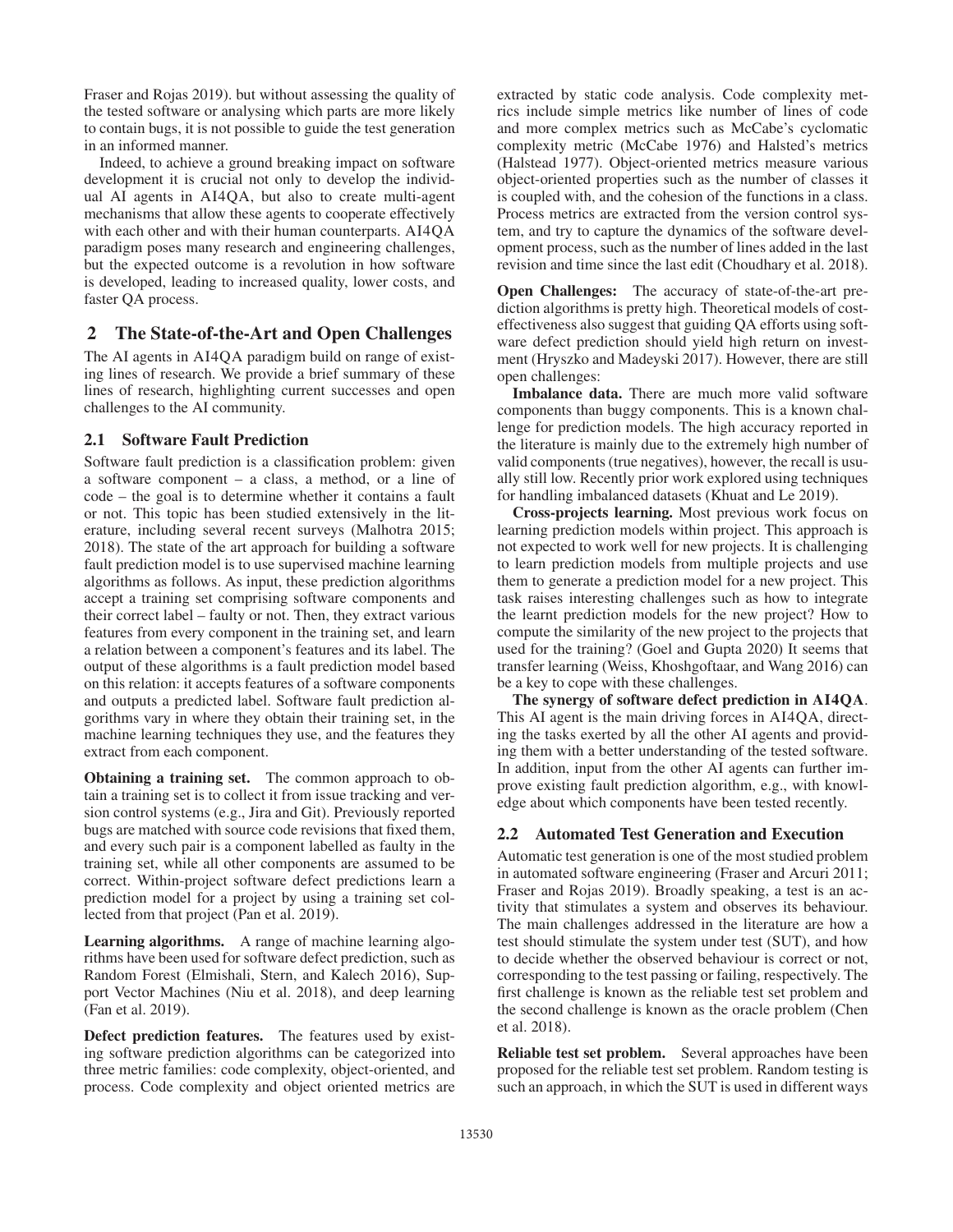by generating random input values or random sequences of instructions. A different approach for addressing the reliable test set problem is based on symbolic execution (Trabish et al. 2018). Symbolic execution refers to the execution of program with symbols as argument, rather than concrete values. Assignment statements are represented as functions of their (symbolic) arguments, while conditional statements are expressed as constraints on symbolic values. Then, a constraint solver can be used to find input values for the SUT that will execute any desired paths in the SUT. Symbolic execution is also often used in conjunction with real execution of the SUT. This is known as dynamic symbolic execution or concolic testing, and is used in test generation algorithms (Baldoni et al. 2018).

Search-based test generation algorithms approach the reliable test set problem as a combinatorial optimization problem and apply combinatorial search algorithms. To do so, an optimization criteria such as path coverage is defined. Then, search-based test generation algorithms use search algorithms to search the space of possible tests so that the resulting test set maximizes the chosen optimization criteria. EvoSuite (Fraser and Arcuri 2011) is a state-of-the-art example of search-based test generation algorithm that uses a genetic algorithm for searching the space of possible test suites. Such approach has also been used to generate systemlevel test (Arcuri 2018).

The Oracle problem. The Oracle problem has received less attention than the reliable test set problem, but nonetheless there are several approaches for addressing it (Barr et al. 2014). One approach is to assume that a test fails if it causes the SUT to crash or throw an exception. A second approach is designed for building regression tests: it assumes the current behavior of the SUT is correct, and creates tests to verify that this behavior is maintained. A third approach is to accept from the user some specification or invariants that the SUT must conform to, and verify that they are maintained. For example, recent work by Pill and Wotawa showed how to extract test oracles from specifications given in linear temporal logic (Pill and Wotawa 2018).

Open Challenges: Reliable tests. Despite the many invested efforts to solve this challenge, the industry has not yet adopted these methods and in fact we are far from a working tool. In the light of recent successes of machine learning and deep learning methods in other areas, it could be that these approaches will work also to generate reliable tests.

Oracle. The major limitation of previous approaches that they cope with the simple cases of crash, exceptions and specific user-defined specification rules, however, most tests check the specification and logical errors. Automated oracle for such cases is still challenging.

The synergy of automated testing in AI4QA. An important challenge for the AI4QA paradigm is how to use input from the quality assessment AI agent, to divert testing efforts to areas in the software that are more likely to contain bugs. Moreover, how the test generation AI agent can identify which parts of the software it cannot test properly and require a human tester. Lastly, how the test generation AI agent could be integrated in AI4QA to generate tests on-the-fly during debugging, in order to provide useful diagnostic information.

### 2.3 Automated Software Diagnosis

Failed tests suggest that one or more software components are not behaving as expected. Software diagnosis, also known as software fault localization and debugging, is the process of finding these faulty components, given the set of passed and failed tests. Various approaches have been proposed for automated software diagnosis (Wong et al. 2016).

Model-based software diagnosis. A logical model of the diagnosed software is assumed or learned, and then used to analyse the discrepancies between this model and the abnormal observations (Pill and Wotawa 2018). This approach is principled and allow using model-based diagnosis algorithms, but cannot scale to real-size programs due to the difficulty of obtaining a useful model for the SUT.

Spectrum-based fault localization (SFL). SFL-based software diagnosis identifies faulty components by collecting traces of executed tests, which are vectors that state which software component was involved in each test. Barinel (Abreu, Zoeteweij, and van Gemund 2011) is a prime example of a software diagnosis algorithm from this approach. It uses a hitting set algorithm to find sets of components such that each set contains a component from the trace of every failed test. Then, it uses an optimization algorithm to rank these sets of components in order to identify the most likely root cause. Many improvements have been proposed to Barinel, such as improving it with information about the system's state (Perez and Abreu 2018).

Slicing-based software diagnosis. Slicing-based software diagnosis removes parts of the SUT that are not relevant to the failed test, thereby narrowing the number of components that may have caused the bug. The challenge in slicing techniques is how to identify and cut out only the relevant parts of the SUT. Some slicing techniques are based on a static analysis of the source code (Kusumoto et al. 2002), while others use dynamic slicing, which analyses a specific execution of the program (Wong et al. 2016). Software diagnosis via program slicing is limited to the size of the smallest slice, which theoretically can be as large as the entire program. However, program slicing can be used effectively in conjunction with another software diagnosis method, e.g., by first narrowing down to the smallest slice that maintain the desired behaviour, and then applying a different approach on that slice (Hofer and Wotawa 2012).

Text-based software diagnosis. A fundamentally different approach that has gain some attention in recent years is to learn the relation between the text in the bug report – the report in which the bug is described – and the location of its root cause. These techniques consider the source code of the SUT as a collection of text document, and apply techniques from the Information Retrieval literature to search for software components that contain similar text to the text in the bug report (Khatiwada, Tushev, and Mahmoud 2018). The main advantage of these approaches is that they do not require executing the SUT, which is time consuming and can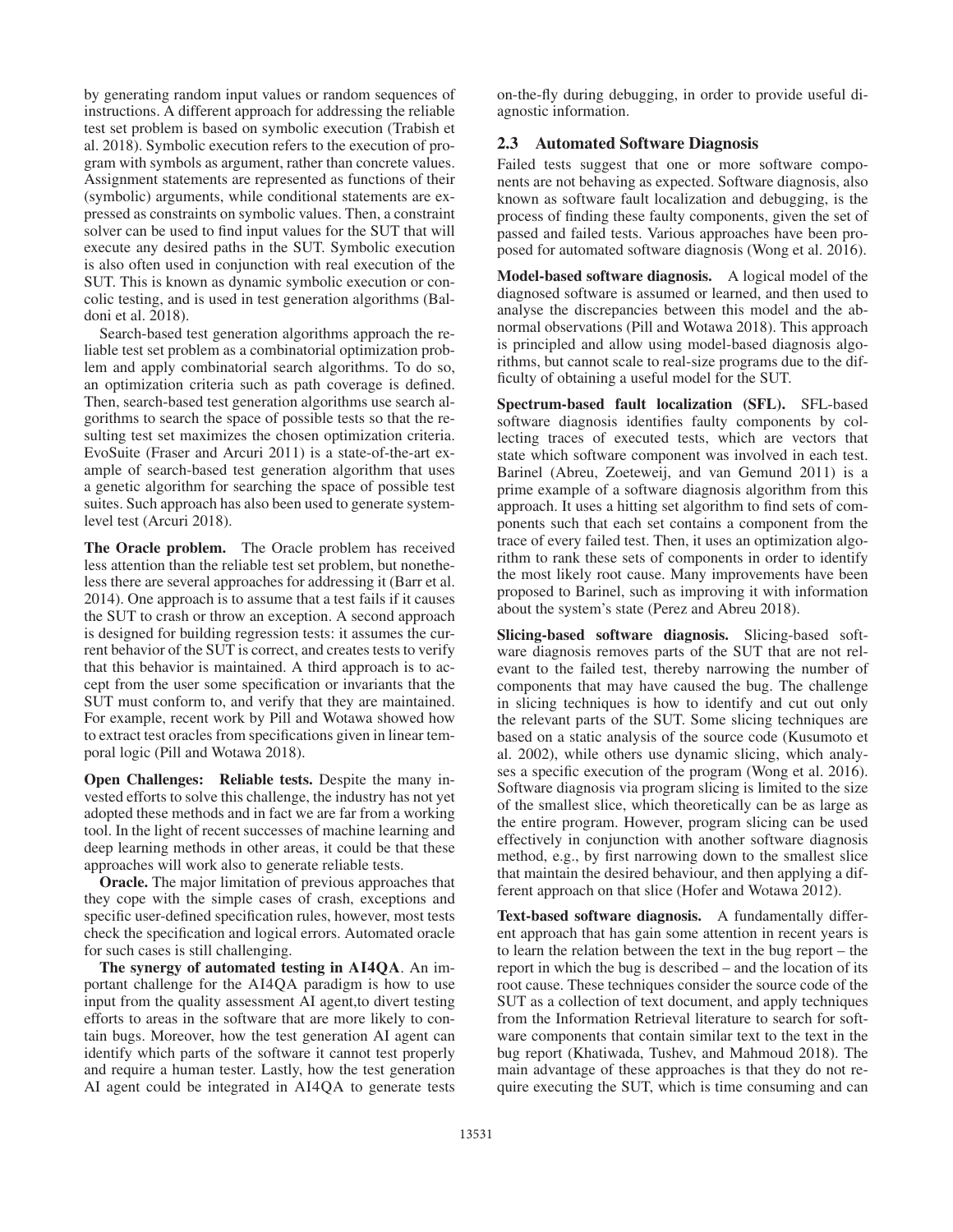be challenging due to configurations differences. However, these methods rely on having meaningful bug reports with text that suggests the location of the bug.

**Open Challenges:** Although the topic of software diagnosis has been studied in recent years and there are even tools for this task (Elmishali, Stern, and Kalech 2019), these algorithms are not commonly used in industry, probably the next challenges should be addressed first.

Isolating difficult bugs. Current automated debugging methods succeed to isolate bugs that mostly would be easily isolated by human. There is still a challenge to isolate bugs that are known to be difficult to isolate such as bugs of omission, which are bugs due to missing lines of code, or bugs that caused due to multi-thread programming.

Diagnoses ranking. Software diagnosis algorithms tend to produce a large number of candidate diagnoses, thus ranking the diagnoses effectively is crucial and challenging.

The synergy of root cause analysis in AI4QA. In the proposed AI4QA paradigm, an important challenge of the root-cause analysis AI agent is to identify the suitable course of action for isolating each bug. This includes challenges as how to choose the appropriate diagnosis algorithm for the observed failure, and how to identify when delegating to a human is a better option.

## 2.4 Automated Software Repair

The next step after diagnosing the root cause of a bug is to fix it. There are several algorithms that attempt to automate the bug fixing step. The output of these algorithms is a patch that fixes the bug, which is then presented to the human developer to approve or reject. Some software repair algorithms are general-purpose while others focus on specific types of bugs. For example, Code Phage is a code repair algorithm designed specifically for repairing buffer overflow bugs (Sidiroglou-Douskos et al. 2015). Some algorithms restrict themselves to use specific code repair templates, or try to learn from previously used patches (Long and Rinard 2016), while others try to synthesize the patch by adding and manipulating raw code instructions. A recent comprehensive survey (Gazzola, Micucci, and Mariani 2017) divided software repair techniques to two classes: generate-and-validate and semantic driven.

Generate-and-validate software repair. Software repair algorithms from this class modify the existing code in various ways until all tests pass, without a deep understanding of what the code is supposed to do. To this end, several atomic code manipulation operators are defined and the software repair problem becomes a search problem of finding the sequence of code manipulation operators that results in passing tests. Since the number of possible sequences of operators is infinite, software repair algorithms apply a range of heuristic search algorithms to search this space effectively. GenProg (Le Goues et al. 2011) uses a genetic algorithm to search for the appropriate sequence of code manipulations. Then, it applied delta debugging to reduce found sequence code manipulation so that as to produce a minimal patch. Other code repair algorithms from this class use dif-

ferent search algorithms, different code manipulation operators, and different fault localization methods.

Semantic-driven software repair. Algorithms that follow this approach convert the software repair problem to a software synthesis problem. They usually have three main steps: behavior analysis, problem generation, and fix generation. In the behavior analysis step, the system's incorrect behavior (the bug) and the system's desired behavior are both encoded in some formal way. In the problem generation step, a formal problem is defined such that its solution is a patch that corrects the system's behavior. In the fix generation step, the generated problem is solved, e.g., using a general problem solving technique, outputting the desired patch. For example, the Angelix algorithm reduces the system repair problem to a Partial Max Satisfiability-Modulo-Theory (pMaxSMT) problem, and then applies a generalpurpose pMaxSMT solver. For the behavior analysis step, Angelix relies on the software tests to define the desired behavior. An alternative is to derive the desired behavior for software specifications or from a reference implementation (Mechtaev et al. 2018).

Open Challenges: Current software repair algorithms work surprisingly well on academic benchmarks. However, this has not translated to the expected transformation in how software is developed in industry.

Efficiency. Existing algorithms are not powerful enough. The search space of repair is extremely high even for discrete variables and thus a major challenge is to focus the search on more probable repair patches. This can be investigated by learning methods.

Isolation and repair tradeoff. As mentioned, the rootcause analysis AI agent returns a large set of candidate diagnoses, where most of them are false positive. Repairing false positive candidate bugs is time consuming. There is a tradeoff between the bug isolation process and the bug repair. The more efforts invested to isolate the correct bug the less required efforts in repairing it. Balancing between these two tasks is challenging.

The synergy of repair in AI4QA. Fundamental questions that must be answered is when an identified bug can be fixed by an automated repair algorithm and when it is better to delegate it to a human developer. To properly address this question, a preliminary challenge should be addressed, how to assess the importance of an identified bug and its predicted complexity to repair. Given the broader view of the developed project, the code repair AI agent will choose the appropriate course of action for each bug: whether to delegate or solve by a code repair algorithm, and if so, which code repair algorithm to use.

#### 3 From Blue-Sky to Practical Research

Developing successful and efficient AI algorithms to address the presented open challenges will make a revolution in how QA is maintained during software development. AI agents will collaborate effectively with each other and with their human counterparts in a broad range of QA activities. Instead of investing human efforts in each one of the QA components: testing, debugging and repair, adopting the AI4QA